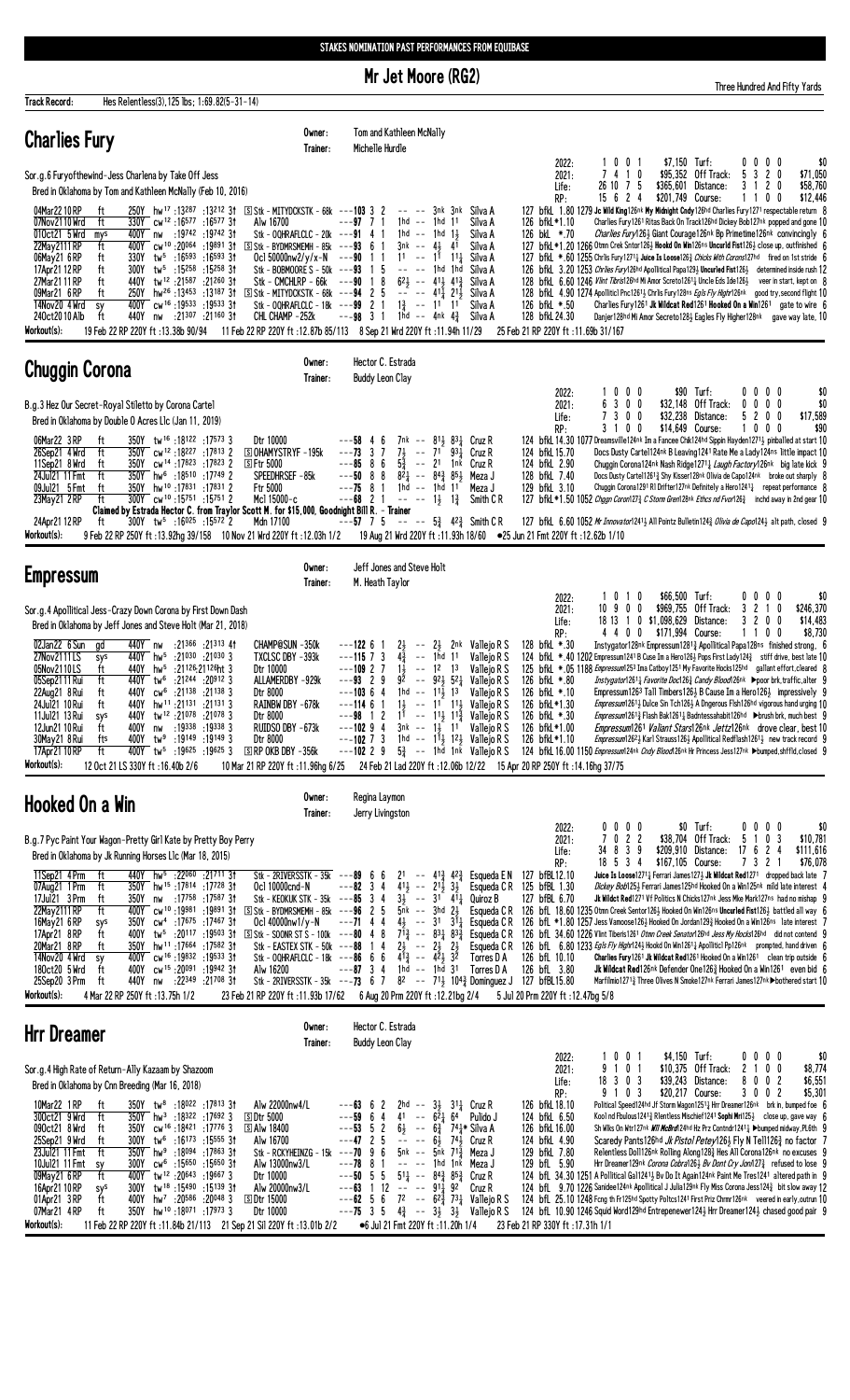| Jc Wild King                                                                                                                                                                                                                                                                                                                                                                                                                                                                                                                                                                                                                                                                                                                                                                                                                                                                                                                                                                                 | Owner:<br>Trainer:                                                                                                                                                                                                                                                      | Jose G. Cervantes<br>Santos Carrizales, Jr.                                                                                                                                                                                                                                                                                                                                                                                                                                                               |                                                                                                                                                                                                                                                                                                                                                                                                                                    |                                                                                                                                                                                              |                                                     |                                                                                   |                                                                                                                                                                                                                                                                                                                                                                                                                                                                                                                                                                                                                                                                                                                                                                                                                                                                                                                                                                                                                                                                                                                                                                        |
|----------------------------------------------------------------------------------------------------------------------------------------------------------------------------------------------------------------------------------------------------------------------------------------------------------------------------------------------------------------------------------------------------------------------------------------------------------------------------------------------------------------------------------------------------------------------------------------------------------------------------------------------------------------------------------------------------------------------------------------------------------------------------------------------------------------------------------------------------------------------------------------------------------------------------------------------------------------------------------------------|-------------------------------------------------------------------------------------------------------------------------------------------------------------------------------------------------------------------------------------------------------------------------|-----------------------------------------------------------------------------------------------------------------------------------------------------------------------------------------------------------------------------------------------------------------------------------------------------------------------------------------------------------------------------------------------------------------------------------------------------------------------------------------------------------|------------------------------------------------------------------------------------------------------------------------------------------------------------------------------------------------------------------------------------------------------------------------------------------------------------------------------------------------------------------------------------------------------------------------------------|----------------------------------------------------------------------------------------------------------------------------------------------------------------------------------------------|-----------------------------------------------------|-----------------------------------------------------------------------------------|------------------------------------------------------------------------------------------------------------------------------------------------------------------------------------------------------------------------------------------------------------------------------------------------------------------------------------------------------------------------------------------------------------------------------------------------------------------------------------------------------------------------------------------------------------------------------------------------------------------------------------------------------------------------------------------------------------------------------------------------------------------------------------------------------------------------------------------------------------------------------------------------------------------------------------------------------------------------------------------------------------------------------------------------------------------------------------------------------------------------------------------------------------------------|
| Sor.g.4 Apollitical Jess-Oh Cherokee Rose by Stoli<br>Bred in Oklahoma by Jose Cervantes (Mar 17, 2018)<br>04Mar2210RP<br>250Y hw <sup>17</sup> :13212 :13212 31<br>ft<br>12Nov2111 Wrd<br>ft<br>$300Y$ hw <sup>14</sup> :15376 :15376 3<br>19203 : 19203 19203 3<br>230ct21 9 Alb<br>ft<br>030ct21 5 Wrd<br>400Y hw <sup>6</sup> :19862 :19862 3<br>ad<br>400Y cw <sup>10</sup> :19758 :19733 3<br>12Sep21 3 Wrd<br>ft<br>350Y hw <sup>6</sup> :17718 :17718 3<br>24Jul21 10 Fmt<br>ft<br>10Jul21 6 Fmt<br>$350Y$ cw <sup>8</sup> :17585 :17585 3<br>sys<br>09May21 4RP<br>400Y tw <sup>13</sup> :20492 :19686 3<br>ft<br>350Y hw <sup>11</sup> :18 <sup>231</sup> :179913<br>07Mar21 6RP<br>ft<br>ft<br>240ct20 8 Alb<br>350Y nw :17516 :17487 2<br>Workout(s):<br>$\bullet$ 10 Feb 22 RP 220Y ft :11.41h 1/23                                                                                                                                                                             | $\boxed{S}$ Stk - MITYDCKSTK - 68k ---109 6 1<br><b>SAW 18400</b><br>CHL DBYCHM -155k<br>DBCHLWRD -50k<br>Dtr 5000<br>SPEEDHRSED -25k<br>Dtr 5000<br>Dtr 10000<br>Dtr 10000<br>$\bullet$ 7 Jun 21 Rde 220Y ft :12.03b 1/3                                               | $\begin{array}{ccc} - & - & - & - \end{array}$<br>$---102$ 2 1<br>$----13$<br>$---109883$<br>$1\bar{n}$ k -- $1\bar{3}$<br>$--96$ 5 1<br>$---92$ 8 5<br>$---90$ 7 1<br>$1hd - - 1\frac{1}{2}$<br>$---97$ 5 1<br>$1\frac{1}{2}$ -- 11 11<br>$---56$ 14<br>$---68$ 6 2 2 $--61\frac{1}{4}$ 6 <sup>1</sup> Delgado M<br>Stk - CHL JUVCHM - 126k ---88 8 4 1hd -- 2hd 2nk Delgado M<br>23 Apr 21 RP 220Y ft: 13.30b 37/37                                                                                     | 1hd 1nk Flores J A<br>$11\frac{1}{2}$ Flores J A<br>$1\frac{1}{2}$ -- 11 $11\frac{1}{4}$ Flores J A<br>$1\frac{1}{2}$<br>Flores J A<br>$5\frac{1}{2}$ -- $3\bar{n}k$ $2\bar{n}k$ Flores JA<br>$1\frac{1}{2}$<br>Flores J A<br>Flores J A<br>$6^{11}$ -- $6^{3}$ $6^{4}$ Delgado M                                                                                                                                                  | 2022:<br>2021:<br>Life:<br>RP:<br>126 bfkL *.30<br>126 bfkL 2.50<br>126 bfkL *.90<br>126 bfkL *.60<br>126 bfkL*2.30<br>126 bfkL 8.80<br>124 bfkL 3.50<br>24 Feb 21 RP 220Y ft : 11.81h 31/99 | 0 <sub>0</sub><br>8510<br>$14$ 7 3 0<br>5100        | \$39,000 Turf:<br>\$136,036 Off Track:<br>\$224,313 Distance:<br>\$40,398 Course: | \$0<br>0000<br>3 2 0 0<br>\$26,371<br>6 3 2 0<br>\$78,027<br>1000<br>\$90<br>126 bfkL *1.30 1113 Jc Wild King126nk My Midnight Cndy126hd Chriles Fury1271 focused, fired, fast 8<br>Jc Wild King12611 A Pollitical Phoebe128nk Hun E Do1291 popped and gone 8<br><i>Jc Wild King</i> 1261 <sub>4</sub> Bad Monkey126 <sub>3</sub> Apollitical Hero126nk driving, cleared 10<br>Jc Wild King126} Apollitical Hero1271 Quorumm126nk much the best 9<br>Quorumm128nk <i>Jc Wild King</i> 12621 Apollitical Hero127nk dueled, not enough 8<br>Jc Wild King126} Bp Primetime128nk Spotty Politics125ns sharp, strait, speedy 9<br>Jc Wild King1261 Mh Apolliticl Spy127nk Coyotee Dale124nk alert, inched away 7<br>125 bfkl 8.40 1041 Spotty Politics 1241, Diane to Be a Herol 24, B Boujee 124 <sup>nk</sup> steadily retreated 8<br>124 bfkL *1.40 1018 Luminositi126nk Shking th Moon124hd Vf Amricn Crt/125ns brief speed, outkicked 10<br>Bad Monkey 128nk Jc Wild King 124nk Isa Super Freak 1243 dueled, just missed, 10                                                                                                                                           |
| <b>Jk Wildcat Red</b>                                                                                                                                                                                                                                                                                                                                                                                                                                                                                                                                                                                                                                                                                                                                                                                                                                                                                                                                                                        | Owner:<br>Trainer:                                                                                                                                                                                                                                                      | Regina Laymon<br>Jerry Livingston                                                                                                                                                                                                                                                                                                                                                                                                                                                                         |                                                                                                                                                                                                                                                                                                                                                                                                                                    |                                                                                                                                                                                              |                                                     |                                                                                   |                                                                                                                                                                                                                                                                                                                                                                                                                                                                                                                                                                                                                                                                                                                                                                                                                                                                                                                                                                                                                                                                                                                                                                        |
| Sor.g.7 One Dashing Eagle-Shaky Girl by Embrujo Fg<br>Bred in Oklahoma by Jk Running Horses L1c (Apr 07, 2015)<br>11Sep21 4 Prm<br>ft<br>440Y hw <sup>5</sup> :21921 :21711 31<br>17Ju121 3 Prm<br>ft<br>350Y nw<br>:17 <sup>587</sup> :17 <sup>587</sup> 3†<br>29May 2111 RP<br>ft<br>440Y cw <sup>5</sup> :21756 :21217 31<br>25Apr21 8RP<br>ft<br>350Y hw <sup>14</sup> :17813:1781331<br>01Apr21 11 RP<br>ft<br>350Y<br>hw <sup>10</sup> :17818:17582 3t<br>09Mar21 6 RP<br>hw <sup>26</sup> :13 <sup>780</sup> :13187.3 <del>1</del><br>ft<br>250Y<br>400Y Cw <sup>16</sup> :19688:19533 31<br>14Nov20 4 Wrd<br>sy<br>cw <sup>15</sup> :19942:1994231<br>180ct20 5 Wrd<br>ft<br>400Y<br>:22046 :21708 31<br>25Sep20 3 Prm<br>ft<br>440Y<br>nw<br>350Y nw<br>:17 <sup>518</sup> :17 <sup>509</sup> 3†<br>29Aug20 3 Prm<br>ft<br>Workout(s):<br>4 Mar 22 RP 250Y ft : 13.75h 1/2                                                                                                          | Stk - 2RIVERSSTK - $35k$ --- $92$ 4 5<br>RPINVCHM-320k<br>Ocl 50000nw1/y/x-N $---87$ 4 1<br>$S$ Stk - MRJTMOORES - 68k ---75 3 6<br>Alw 16200<br>5 Feb 21 RP 220Y ft: 13.20b 59/71                                                                                      | Stk - KEOKUK STK - 35k ---94 4 1 1 $\frac{1}{2}$ -- 1 $\frac{1}{2}$ 11 Esqueda C R<br>$--83$ 3 7<br>Stk - OQHRAFLCLC - 18k ---93 3 3 2 $\frac{3}{4}$ -- 2 <sup>1</sup> 2 <sup>1</sup> Esqueda C R<br>$--94$ 4 3<br>Stk - 2RIVERSSTK - 35k ---85 10 8 6 <sup>1</sup> $\frac{1}{4}$ -- 8 <sup>2</sup> 5 <sup>2</sup> $\frac{1}{2}$ Delgado 0<br>Stk - KEOKUK S - $35k$ --- $99$ 2 6 $2\frac{1}{2}$ -- 1hd 2ns Dominguez J 127 bfBL 5.80<br>11 Feb 20 RP 220Y ft : 11.79b 7/32                               | $31 - 21\frac{1}{2} 31\frac{3}{2}$ Esqueda C R 127 bfBL 1.80<br>$1\frac{1}{2}$ -- 11 $1\frac{3}{4}$ Esqueda C R<br>71 -- $5^{11}$ 5 <sup>13</sup> / <sub>4</sub> Esqueda C R<br>$5\frac{3}{4}$ -- 2hd 1nk Esqueda CR                                                                                                                                                                                                               | 2022:<br>2021:<br>Life:<br>RP:<br>127 bfBL 3.30<br>126 bL 5.90<br>126 bfL *1.50<br>127 bfBL 6.80<br>16 Feb 19 RP 220Y ft: 12.06h 16/74                                                       | $0\ 0\ 0\ 0$<br>201<br>6<br>37 8 7 4<br>1 5 2<br>19 | $$0$ Turf:<br>\$41,702 Off Track:<br>$$148,635$ Distance:<br>\$60,286 Course:     | 0000<br>\$0<br>\$35,188<br>8<br>4 1 0<br>$11$ 4 3 0<br>\$80,409<br>6 1 2 0<br>\$35,246<br>Juice Is Loose12711 Ferrari James1271 Jk Wildcat Red1271 chased evenly 7<br>Jk Wildct Rd1271 Vf Politics N Chicks127nk Jss Mk Mrk127ns broke sharply, clear 9<br>$6^{13}_{4}$ -- $6^{11}_{4}$ 73 <sup>1</sup> Esqueda C R 126 bfl 59.80 1229 <i>Danjer</i> 127 <sup>nk</sup> Apollitical Pence126 <sup>hd</sup> Mi Amor Secreto126 <sup>1</sup> 2 shifted out 10<br>126 bfL 3.50 1210 Jk Wildcat Red1263 Alotalota12613 Defender One127hd class showed 7<br>126 bfL 13.80 1207 Eagles Fly Higher1261 Mr Dillard126 > Jesse D126ns > bumped around early 8<br>[S] Stk - MITYDCKSTK - 68k ---71 9 10 -- -- 10 <sup>2</sup> 4 83} Esqueda CR 126 bfL 37.70 1182 Apoliticl Pnc1261} Chrils Fury128ns Egis Fly Highr126nk >off slowly, lacked room 10<br>Charlies Fury 1261 Jk Wildcat Red1261 Hooked On a Win1261 strong effort 6<br>Jk Wildct Rd126nk Defender One1263 Hooked On Win1261 strong driving victory 6<br>Marfilmio 12713 Three Olives N Smoke 127nk Ferrari James 127nk outrun 10<br>Frrri Jms127ns Jk Wildct Rd127hd Thre Olives N Smoke127hd good speed, missed 9 |
| Juice Is Loose                                                                                                                                                                                                                                                                                                                                                                                                                                                                                                                                                                                                                                                                                                                                                                                                                                                                                                                                                                               | Owner:<br>Trainer:                                                                                                                                                                                                                                                      | Tom Maher and Stephen N. Williams<br>Jason L. Olmstead                                                                                                                                                                                                                                                                                                                                                                                                                                                    |                                                                                                                                                                                                                                                                                                                                                                                                                                    |                                                                                                                                                                                              |                                                     |                                                                                   |                                                                                                                                                                                                                                                                                                                                                                                                                                                                                                                                                                                                                                                                                                                                                                                                                                                                                                                                                                                                                                                                                                                                                                        |
| B.h.5 One Famous Eagle-Miss Southern Dd by Fdd Dynasty<br>Bred in Oklahoma by Sam W Green (Feb 21, 2017)<br>230ct2110 Alb<br>ft<br>440Y tw <sup>8</sup> :21542 :20732 31<br>11Sep21 4 Prm<br>ft<br>440Y hw <sup>5</sup> :21711 :21711 31<br>10Aug21 9 Cby<br>ft<br>350Y hw <sup>16</sup> :17662:1766231<br>:15 <sup>549</sup> :15 <sup>375</sup> 31<br>25Jul21 2 Prm<br>ft<br>300Y nw<br>440Y<br>tw <sup>35</sup> :21785 :21414 31<br>06Jul21 10 Cby<br>sys<br>28May 2111 RP<br>ft<br>350Y cw <sup>7</sup> :17676 :17598 3t<br>330Y tw <sup>5</sup> :16792 :16593 31<br>06May21 6 RP<br>ft<br>400Y tw <sup>19</sup> :19495:1949531<br>16Apr21 11 RP<br>sys<br>330Y hw <sup>12</sup> :16892:16889 31<br>20Mar21 4RP<br>ft<br>:19634 :19406 3<br>240ct20 7 Alb<br>ft<br>400Y nw<br>Workout(s):<br>6 Mar 22 RP 220Y ft: 11.45h 6/48                                                                                                                                                             | CHL CHAMP -266k<br>Stk - 2RIVERSSTK - $35k$ --- $97$ 3 1<br>Stk - SKPZIMMEMS - 29 $k$ ---98 1 3<br>Alw 13000cnd<br>Stk - CHMCHLCBY - 52k $--96$ 2 4<br>Ocl 25000nw4/L-N<br>Alw 20000nw3/L<br>Ocl 20000nw3/L-N<br>CHL DBYCHM -152k<br>13 Feb 22 RP 220Y ft: 11.60b 13/73 | $6^{2}\frac{3}{4}$<br>---79 1<br>-8<br>$1\frac{1}{2}$<br>$---86$ 1 6<br>$---80 6 3$<br>$7\frac{1}{2}$ -- $4\frac{1}{2}$ $3\frac{1}{2}$<br>Ocl 50000nw2/y/x-N ---79 2 3 3 <sup>1</sup> -- 2 <sup>1</sup> 2 <sup>1</sup> Packer B R<br>$---92$ 4 3<br>$---82$ 6 2<br>$7\frac{1}{2}$ -- $5\frac{1}{2}$ 51<br>$---95$ 4 3                                                                                                                                                                                     | $-$ 633 753 Escobedo E G 128 bfkL 30.40<br>11 -- $11\frac{11}{4}$ Escobedo E G 127 bfkB*1.10<br>$-- 11\frac{1}{2}$ 1<br>$   52$ $314$ Escobedo E G 125 bfkB\test1.00<br>$3\frac{1}{2}$ -- 2 <sup>1</sup> 2 <sup>2</sup> $\frac{1}{4}$ Escobedo E G 127 bfkl 8.20<br>Packer B R<br>2hd -- 1hd 1hd<br>Packer B R<br>1hd -- 1hd 2ns Packer BR<br>Packer B R<br>25 Feb 21 RP 220Y ft : 12.09h 73/167 6 Feb 21 RP 220Y ft : 11.51h 2/56 | 2022:<br>2021:<br>Life:<br>RP:<br>Escobedo E G 127 bfkL*1.80<br>126 bfkL 34.40                                                                                                               | $0\,0\,0\,0$<br>3 3 2<br>9<br>21 5 6 4<br>9 3 3 1   | \$0 Turf:<br>\$85,156 Off Track:<br>$$142,361$ Distance:<br>\$62,467 Course:      | \$0<br>0000<br>3 1 1 0<br>\$28,645<br>420<br>\$31,095<br>-1<br>3 1 0 1<br>\$16,845<br>Danjer1282 Mi Amor Secreto128ns Perrys Double Down12814 ▶ forced in brk 9<br>Juice Is Loose1271 <sub>2</sub> Ferrari James1273 Jk Wildcat Red1271 good speed, romped 7<br>Juic Is Loos1273 Hez Blues Mn127hd Justfmilytrdition127nk drifted in, surged clr 7<br>Easy Separatist12511 Lovepop125hd Juice Is Loose125nk had no mishap 7<br><i>Danjer</i> 127 <sup>2</sup> $\frac{1}{4}$ Juice Is Loose127 $\frac{3}{4}$ Heza Blues Man127 $\frac{3}{4}$ brushed, edged 2d 4<br>126 bfkL 2.30 1150 <i>Willie McBride</i> 126nk Shoults128nk Juice Is Loose126hd solid effort 10<br>126 bfkL 10.30 1119 Chrlis Fury 1271 Unic Is Loose 126 3 Chicks With Corons127hd no match, 2nd best 6<br>126 bfkl 2.60 1144 Juic Is Loos126hd Effortlss Cndy Ct126 <sup>3</sup> Lovly Cuvee127hd battled every step 12<br>126 bfkL *1.70 1146 Spotty Politics124ns Juic Is Loos126hd Gint Courge1271 <sub>4</sub> good spd, out-nodded 9<br>Jess My Hocks126nk Dr Tool1264 A Painted Dynasty126nk evenly, 10                                                                                     |
| Kas Mea Running                                                                                                                                                                                                                                                                                                                                                                                                                                                                                                                                                                                                                                                                                                                                                                                                                                                                                                                                                                              | Owner:<br>Trainer:                                                                                                                                                                                                                                                      | Pleasant Valley Ranch<br>Etniel M. Sanabria                                                                                                                                                                                                                                                                                                                                                                                                                                                               |                                                                                                                                                                                                                                                                                                                                                                                                                                    |                                                                                                                                                                                              |                                                     |                                                                                   |                                                                                                                                                                                                                                                                                                                                                                                                                                                                                                                                                                                                                                                                                                                                                                                                                                                                                                                                                                                                                                                                                                                                                                        |
| B.f.3 Coronas Fast Dash-Duck Mea Running by Tour de Kas<br>Bred in Oklahoma by Bobby D Cox (Jan 31, 2019)<br>400Y nw<br>:20 <sup>735</sup> :20 <sup>304</sup> 2<br>17Sep21 6LS<br>ft<br>350Y cw <sup>5</sup> :18426 :17971 2<br>29May21 9 Rui<br>ft<br>Workout(s):<br>12 Feb 22 Rmt 220Y ft: 11.81h 2/8                                                                                                                                                                                                                                                                                                                                                                                                                                                                                                                                                                                                                                                                                      | Ftr 10000<br>Ftr 8000<br>3 Sep 21 LS 220Y ft: 11.60b 17/45                                                                                                                                                                                                              | $---59$ 7 4<br>$- -48$ 3 3 7 <sup>1</sup> <sub>2</sub> $- -62$ <sub>4</sub> 63 <sub>4</sub> Ramirez A                                                                                                                                                                                                                                                                                                                                                                                                     | $61 - 61 63$ Lujan E<br>23 Jul 21 Rui 220Y ft : 12.59hg 17/31 3 May 21 Rui TR 8 300Y ft : 16.37hg 5/8                                                                                                                                                                                                                                                                                                                              | 2022:<br>2021:<br>Life:<br>RP:<br>128 bfL 27.90                                                                                                                                              | 0<br>$0\,0\,0$<br>2000<br>2000<br>$0\ 0\ 0\ 0$      | $$0$ Turf:<br>\$160 Off Track:<br>\$160 Distance:<br>\$0 Course:                  | $0\,$ $0\,$ $0\,$ $0\,$<br>\$0<br>$0\ 0\ 0$<br>0<br>\$0<br>1000<br>\$160<br>0000<br>\$0<br>127 bfL 28.60 968 Ryder Lee124hd Easy Nights127} Jesstice for All1241} ▶bobbled break, evenly 9<br>Dashin Moonflash125ns Arriva/124nk Kold Kash1282 3 ▶ drift out bit early 8                                                                                                                                                                                                                                                                                                                                                                                                                                                                                                                                                                                                                                                                                                                                                                                                                                                                                               |
| My Midnight Candy                                                                                                                                                                                                                                                                                                                                                                                                                                                                                                                                                                                                                                                                                                                                                                                                                                                                                                                                                                            | Owner:<br>Trainer:                                                                                                                                                                                                                                                      | Brenda Reiswig<br>Jason L. Olmstead                                                                                                                                                                                                                                                                                                                                                                                                                                                                       |                                                                                                                                                                                                                                                                                                                                                                                                                                    |                                                                                                                                                                                              | 1010                                                | \$13,000 Turf:                                                                    | 0000<br>\$0                                                                                                                                                                                                                                                                                                                                                                                                                                                                                                                                                                                                                                                                                                                                                                                                                                                                                                                                                                                                                                                                                                                                                            |
| B.g.4 Jess Good Candy-Midnight Sunlight by Ivory James<br>Bred in Oklahoma by Brenda Reiswig (Mar 19, 2018)<br>04Mar2210RP<br>250Y hw <sup>17</sup> :13 <sup>259</sup> :13 <sup>212</sup> 31<br>ft<br>13Nov21 5 Wrd<br>ft<br>$350Y$ hw <sup>6</sup> :17538 :17538 3<br>hw <sup>3</sup> :17625 :17625 3<br>300ct21 8 Wrd<br>350Y<br>ft<br>19Sep21 2 Prm<br>ft<br>220Y hw <sup>15</sup> :11954:1195431<br>tw <sup>10</sup> :17513 :17513 3t<br>21Aug21 3 Prm<br>350Y<br>ft<br>350Y tw <sup>10</sup> :17637:17526 3<br>11Jul21 2Prm<br>ft<br>27Jun21 3 Prm<br>350Y hw <sup>5</sup> :17723 :17723 3<br>ft<br>09May21 9 RP<br>ft<br>400Y tw <sup>13</sup> :19979:1990931<br>350Y hw <sup>13</sup> :17989 :17467 31<br>08Apr21 11 RP<br>ft<br>28Jul20 7 Cby<br>ft<br>300Y<br>nw<br>:15 <sup>731</sup> :15 <sup>731</sup> 2<br>Workout(s):<br>$\bullet$ 13 Feb 22 RP 220Y ft :11.34h 1/73                                                                                                           | $\boxed{S}$ Stk - MITYDCKSTK - 68k ---105 1 4<br><b>SOKMYSTYDBY-85k</b><br>5Dtr 5000<br>Ocl 15000cnd-N<br>Ocl 12500cnd-N<br>PRMGOLDDBY-119k<br>Dtr 7500<br>$\boxdot$ Alw 26500nw2/L<br>Alw 19000nw2/L<br>Mdn 10000<br>11 Mar 21 RP 220Y ft :12.41b 45/67                | $---99334$<br>$2hd - - 13$<br>$---94$ 7 1<br>$---92$ 2 1<br>$-- -1\frac{1}{2}$<br>$1\frac{1}{2}$<br>---94 4<br>$2\frac{1}{2}$ -- $2\overline{1}$ $6\frac{3}{4}$<br>$---90 6 2$<br>$--83$ 4 5<br>$2hd - 4\frac{3}{4}$ 1 ns<br>4 5<br>---78<br>$---67$ 7 5<br>$---70$ 4 2<br>6 Aug 20 Cby 220Y ft: 12.32bg 1/1                                                                                                                                                                                              | -- -- 2hd 2nk Escobedo E G 126 bfL 5.30 1184 Jc Wild King126nk My Midnight Candy126hd Charlies Fury1271<br>1nk<br>Torres D A<br>2nk -- 2hd 1nk<br>Salazar J<br>$1\frac{1}{2}$<br>$-1\overline{3}$ 1 <sup>1</sup><br>Birzer B<br>Amaya D R<br>Amaya D R<br>$6\frac{1}{2}$ -- $3nk$ $3nk$<br>Torres J<br>$4^{11}$ -- $4^{21}$ $3^{31}$ Torres J<br>$--- 2\frac{1}{2}$ 1hd Suarez Ricardo I 126 bfL 3.50                              | 2022:<br>2021:<br>Life:<br>RP:<br>125 bfL 8.80<br>124 bfL *.80<br>Escobedo E G 125 bfBL*1.10<br>125 bfBL*1.70<br>125 bfBL19.60<br>125 bfBL 8.00<br>8 May 20 Rui 220Y ft: 12.15b 13/33        | 8 5 0 2<br>13 6 1 2<br>4012                         | \$69,940 Off Track:<br>\$89,833 Distance:<br>\$20,662 Course:                     | $0\ 0\ 0\ 0$<br>\$0<br>\$59,109<br>7401<br>1001<br>\$3,781<br>outdueled 8<br>My Midnight Cndy 125nk Sntor Volcum126ns Mh Apolliticl Spy127nk driving finish 10<br>My Midnight Candy124nk Senator Volcum12713 Vf Pillow Talk1253 dug in late 7<br>My Midnight Candy125} El Oh E1125} Jesta Wave125} good speed, held well 6<br>My Midnight Cndy1251 Jss Mk Mrk125nk Lnis Str Dncr1232 good speed, held well 6<br>Kool and Fabulous125} Shadi Lady125ns Not a Secret125ns dropped back late 9<br>My Midnight Cndy 125ns Ec Ant Up125nk This Prties Hoppin125hd rallied strongly 8<br>124 bfl. 12.10 1135 Coyotee Dle124hd Everlong124nk My Midnight Cndy124nk bmpd off stride at brk 10<br>124 bfL 19.90 1162 Din to B Hero1242 } Mgill Pek1251 My Midnight Cndy124hd second flight, evenly 11<br>My Mdnght Cndy126hd <i>Hgh Fv Chck</i> 127 <sup>2</sup> {bfnt Gld Qen128 <sup>3</sup> ▶bore out badly, just up 8                                                                                                                                                                                                                                                       |
| <b>Not a Secret</b>                                                                                                                                                                                                                                                                                                                                                                                                                                                                                                                                                                                                                                                                                                                                                                                                                                                                                                                                                                          | Owner:<br>Trainer:                                                                                                                                                                                                                                                      | Michael C. Teel<br><b>Charlton Hunt</b>                                                                                                                                                                                                                                                                                                                                                                                                                                                                   |                                                                                                                                                                                                                                                                                                                                                                                                                                    |                                                                                                                                                                                              |                                                     |                                                                                   |                                                                                                                                                                                                                                                                                                                                                                                                                                                                                                                                                                                                                                                                                                                                                                                                                                                                                                                                                                                                                                                                                                                                                                        |
| Gr.g.4 Hez Our Secret-Call as Maybe by Mr Jess Perry<br>Bred in Oklahoma by Michael C Teel (Feb 02, 2018)<br>10Sep21 4Prm<br>ft<br>400Y cw <sup>5</sup> :20 <sup>021</sup> :19923 3<br>15Aug21 2 Prm<br>400Y hw <sup>10</sup> :19997:197843<br>ft<br>11Jul21 2Prm<br>ft<br>350Y tw <sup>10</sup> :17602:175263<br>hw <sup>10</sup> :17615:175983<br>27Jun21 2 Prm<br>ft<br>350Y<br>22May21 9RP<br>ft<br>350Y cw <sup>10</sup> :17985 :17761 3<br>22Apr21 11 RP<br>hw <sup>5</sup> :17980 :17980 3t<br>ft<br>350Y<br>hw <sup>12</sup> :17886:1773731<br>08Apr21 10 RP<br>ft<br>350Y<br>ft<br>350Y<br>:18113 :17871 2<br>25Sep20 5 Prm<br>nw<br>:17879 :17879 2<br>04Sep20 6 Prm<br>ft<br>350Y<br>nw<br>15Aug20 3Prm ft 350Y tw <sup>5</sup> :17891 :17602 2 JVCHLPRM -65k ---70 7 8 71 $\frac{1}{2}$ -- 71 $\frac{5}{4}$ 52* Delgado 0 127 bfBL 6.80 <i>Purty Darn Quick</i> 124hd Quorumm124hd Synergized124≩ Deucked out start,DQ10th 10<br>Workout(s):<br>3 Mar 22 RP 220Y ft: 11.68h 5/58 | Dtr 7500<br>DBCHLPRM -42k<br>PRMGOLDDBY-119k<br>Dtr 7500<br>$\boxed{\text{S}}$ Stk - JCK BRKS S - 57 $k$<br>$\boxed{S}$ Alw 26500nw1/x<br>Oc1 20000nw2/x-N<br>VALYJNCFUT -219k<br>Ftr 7000                                                                              | 81<br>$---819$<br>8<br>$\sim$ $\sim$<br>$3\frac{1}{2}$<br>$---88$ 3 3<br>$---92999$<br>$92 - 93\frac{3}{4}3\frac{1}{2}$<br>$---91 \quad 3 \quad 2$<br>4nk<br>9<br>$9\frac{1}{2}$ -- $9\frac{3}{4}$<br>---73<br>8<br>5<br>$- - 1\frac{1}{2}$<br>---80<br>9<br>1hd<br>$--3\frac{1}{2}$<br>---72<br>$\overline{4}$<br>3 <sup>1</sup><br>4<br>$71\frac{3}{7}$<br>$---67$ 5 8<br>$---849$<br>9<br>811<br>11 Feb 22 RP 220Y ft:12.60b 68/113 11 Jun 21 Prm 220Y ft:12.31b 12/23 17 Mar 21 RP 220Y ft:12.61h 4/8 | $2\frac{3}{4}$<br>71<br>Silva A<br>$--\ 51\frac{1}{4}31\frac{1}{2}$<br>Silva A<br>Dominguez J<br>-- 41 2hd<br>Dominguez J<br>91<br>Dominguez J<br>$1\frac{1}{2}$<br>Dominguez J<br>$5\frac{3}{4}$<br>Dominguez J<br>$-$ 8 <sup>2</sup> 6 <sup>13</sup> / <sub>4</sub> Esqueda C R<br>$--$ 71 $\frac{1}{2}$ 1ns Esqueda C R 126 bfBL 9.90                                                                                           | 2022:<br>2021:<br>Life:<br>RP:<br>125 bfBL*1.40<br>125 bfBL*2.00<br>125 bfBL 9.50<br>125 bfBL*1.10<br>124 bfBL 4.10                                                                          | $0\ 0\ 0\ 0$<br>7122<br>$15$ 4 3 3<br>6 1 1 1       | \$0 Turf:<br>\$35,440 Off Track:<br>\$66,854 Distance:<br>\$22,443 Course:        | 0000<br>\$0<br>$0\ 0\ 0\ 0$<br>\$0<br>\$52,991<br>10 3 2 1<br>4 1 1 0<br>\$20,370<br>Liberti125 $\frac{3}{4}$ Not a Secret125 $\frac{3}{4}$ Ec Ante Up125 $\frac{3}{4}$ $\blacktriangleright$ swerved out st, rally 9<br>Fdd Princess1251 Bayou a Cartel125} Not a Secret125hd had no mishap 8<br>Kool and Fabulous1253 Shadi Lady125ns Not a Secret125ns belated rally 9<br>Tres Evidence125hd Not a Secret125ns Shadi Lady1251 finished well 8<br>124 bfL 15.10 1211 Bpmysothrndynsty124hd Jss Good Enough124hd 0 Donovn Ross125hd weakened 9<br>125 bfl. 5.50 1214 Not Scrt125} Highst Rt in Town127hd Fncy Creole Queen126 <sup>3</sup> dueled, prevailed 10<br>124 bfL 32.20 1207 Rolling Along1263 Jestagoodoldboy126hd Colby James126hd in mix throughout 9<br>Paint Me Brown1243 Easy Separatist124nk Shadi Lady124nk ▶bumped start 8<br>Not Scret126ns Signs of Blue Moon1243 Peves Blue Duck127nk rallied strongly 10                                                                                                                                                                                                                                        |